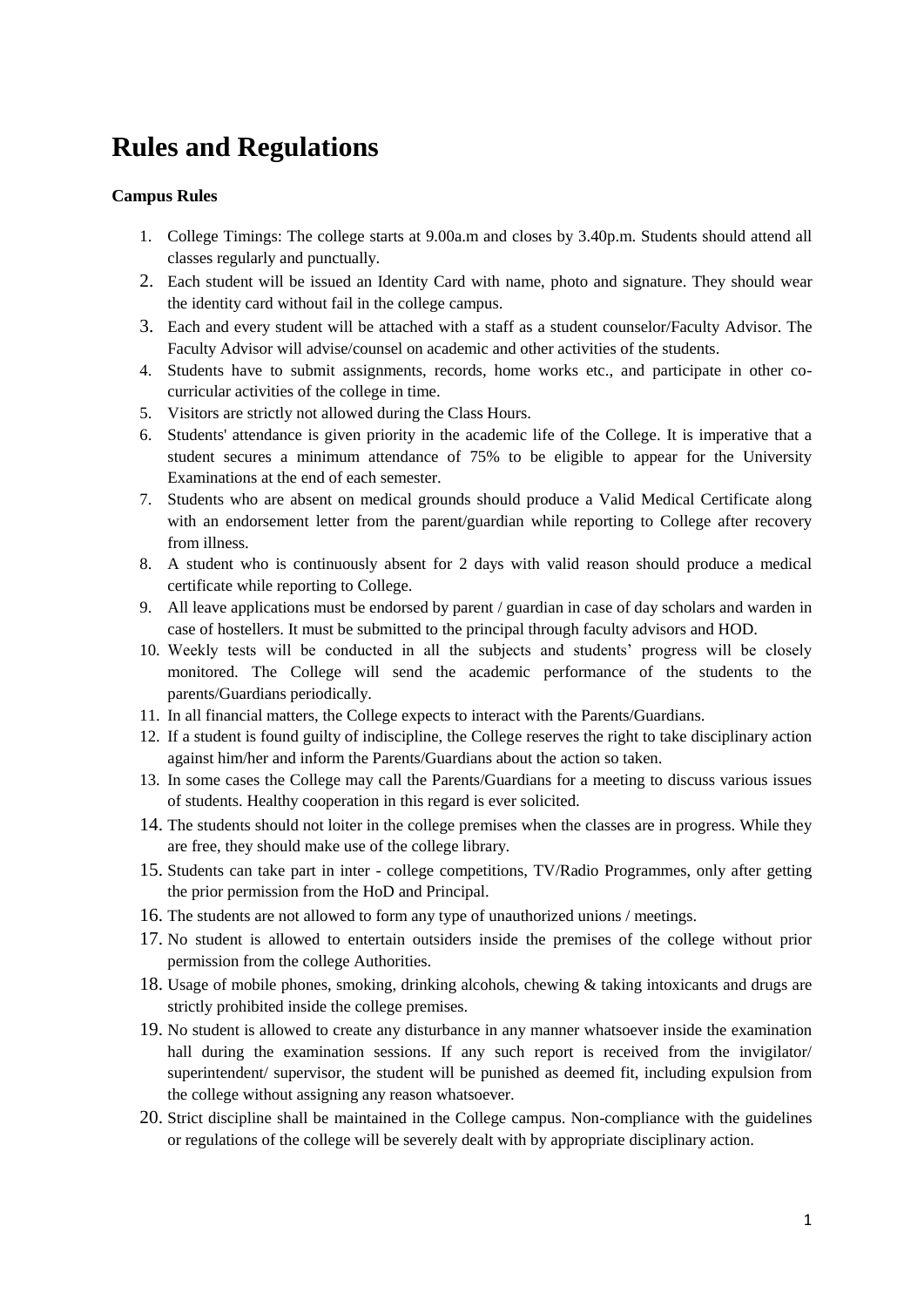- 21. No student is allowed to pass any derogative remarks or abuse / use filthy language or unparliamentary words against any teaching and non-teaching staff and junior/senior, or to any other colleague, or to any girl students of the college.
- 22. Ragging or harassment of fresher's or juniors by seniors of the college anywhere, in any form, is strictly prohibited. College may also impose a penalty as deemed fit. The maximum punishment is expulsion from the college. College authorities have all such power to award any punishment to the student without assigning any reason or even without giving any opportunity to defend. All such cases will be intimated to the university, which may lead to cancellation of Regd. No. of the student concerned.
- 23. The Management reserves the right to expel any student from the college on grounds of serious irregularity of attendance, insubordination, malpractice in examination or any other act of indiscipline or misconduct. The decision of the college authorities in this regard shall be final.

## **Library**

- 1. Strict and absolute silence shall be observed in the Library.
- 2. Student members have to produce their Identity card, while entering the library and enter their name, class, time and roll number in the register kept at the Library entrance.
- 3. Students are supposed to enter the library in a clean dress code.
- 4. No reader shall take any printed materials inside the Library. Members are requested to keep their belongings at the entrance of the Library. However they are advised not to leave their purse, money, credit card and other valuables in the handbag outside the library. These items are liable to be lost.
- 5. File, personal text book bags, big handbags, raincoat, jerkin and casual wears are strictly prohibited inside the library.
- 6. Students should refrain from scribbling, damaging or tearing the books. Such an act will be treated as gross indiscipline, and disciplinary action will be taken.
- 7. Library users are strictly prohibited from taking the borrowed and stamped books again inside the library.
- 8. Books will be issued to the members only on producing the book issue card. Maximum of 2 books will be issued to a student at a time.
- 9. Books borrowed should be returned within 15 days. This period may be renewed for another 15 days provided nobody has reserved for the same book. Students retaining the books beyond 15 days will be levied a fine of Re.1 per day.
- 10. Books will not be issued to students on the book issue card of staff members.
- 11. If the due date falls on a holiday for the Library, the next working day will be taken as the due date.
- 12. Long absence from the college will not be allowed as an excuse for the delay in the return of books.
- 13. If any book is lost or damaged beyond repair, the person responsible shall replace it with a new copy or pay double the cost of the recent price and handling charges or as may be decided by the librarian.
- 14. No sub-lending of books is permitted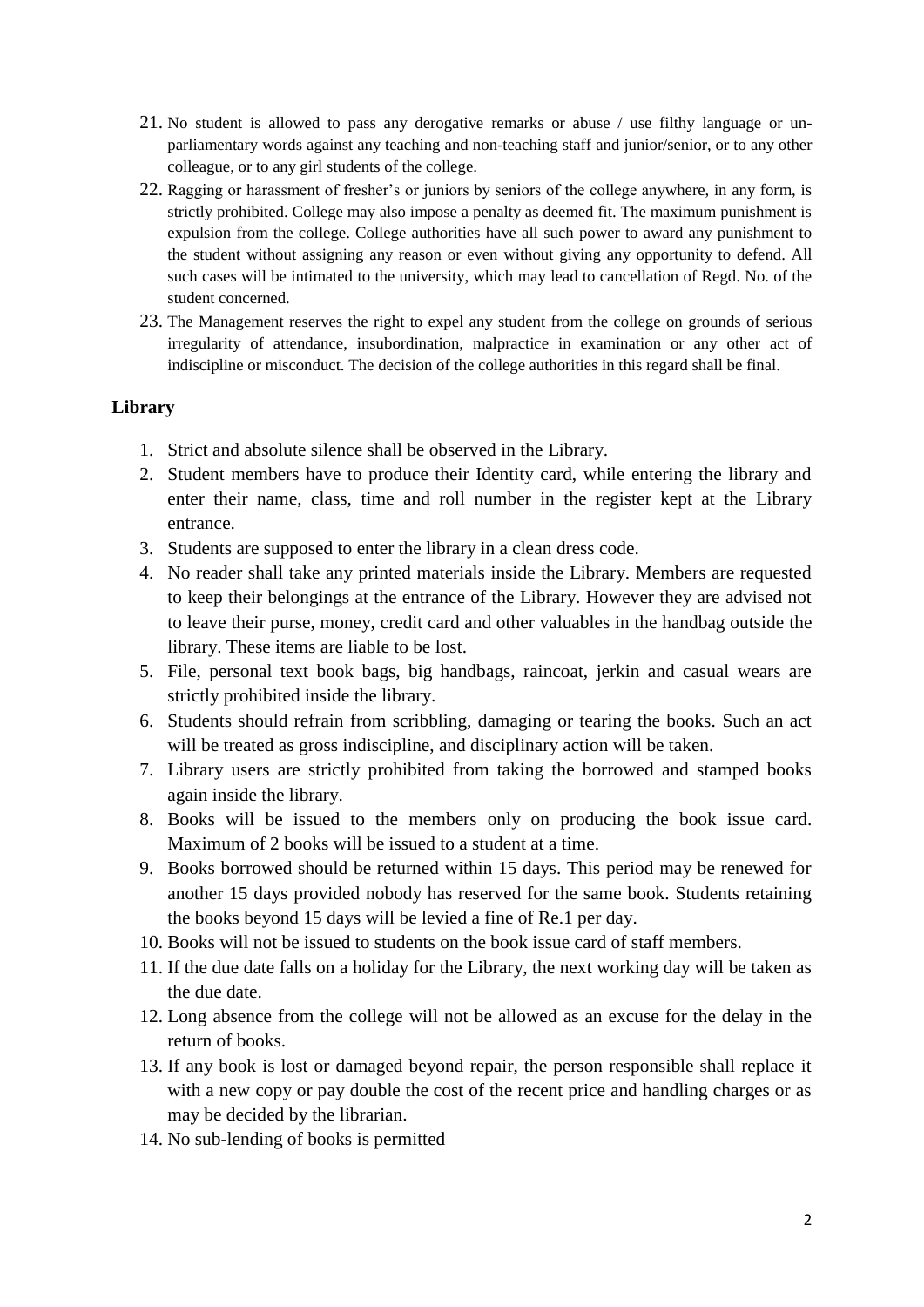- 15. 15. Any kind of marking, underlining, or clipping of books is absolutely forbidden. Borrowers shall be held responsible for any damage done to the book belonging to the library and shall be required to replace such book or pay the value thereof.
- 16. Under special circumstances, the Librarian may refuse the issue of books or recall the books already issued from any member without assigning any reason thereof.
- 17. The following conditions are to be followed for the renewal of books. [i] The book has to be produced in the library for renewal. [ii] More than one renewal will not be allowed.
- 18. The borrower will be responsible for any loss or non-return of all books issued against his / her original or duplicate Book issue Card.
- 19. Reference books, Newspapers, Magazines, Journals should not be taken out.
- 20. New books received or the dust jackets will be on display for a week.
- 21. The Library may accept donations of manuscripts, books, periodicals etc. from the donors. Such donations once accepted will become the absolute property of the college.
- 22. Library timing is displayed on the Library Notice Board.
- 23. Browsing at the Library is limited to accessing on-line Subscribed Journals, Textbooks only.
- 24. Smoking, chewing chocolates etc. in the library is strictly prohibited.
- 25. Any infringement of the norms and procedures will render the privilege of admission and borrowing reading materials from the library liable to suspension.
- 26. Before leaving the Library the reader shall leave on the table any books/periodical, which he/she has taken for reference. The same shall not be kept back on the shelf by the reader to avoid misplacement. However the books borrowed from the textbook counter have to be returned to the counter

## **Hostel Rules**

The hostel is under the direct control of the Principal, who is also the warden and is assisted by a Dy. Warden and Resident tutor.

- 1. Application for admission to the Hostel must be submitted to the warden.
- 2. The right of Admission to the Hostel is reserved. Admission to the Hostel will not be made as a matter of routine and it will be at the discretion of the warden.
- 3. The allotment of rooms to the applicants will be made by the warden / Dy. warden. The hostellers are not permitted to change their rooms once occupied without the written approval from the Dy. warden.
- 4. Students with chronic medical problems will not be admitted to the Hostel. By chance, if any student with chronic medical problems gets admitted to the Hostel, he/she will be asked to vacate the room immediately, when it is brought to the notice of the warden to enable the student to have proper medical care by the parent / guardian.